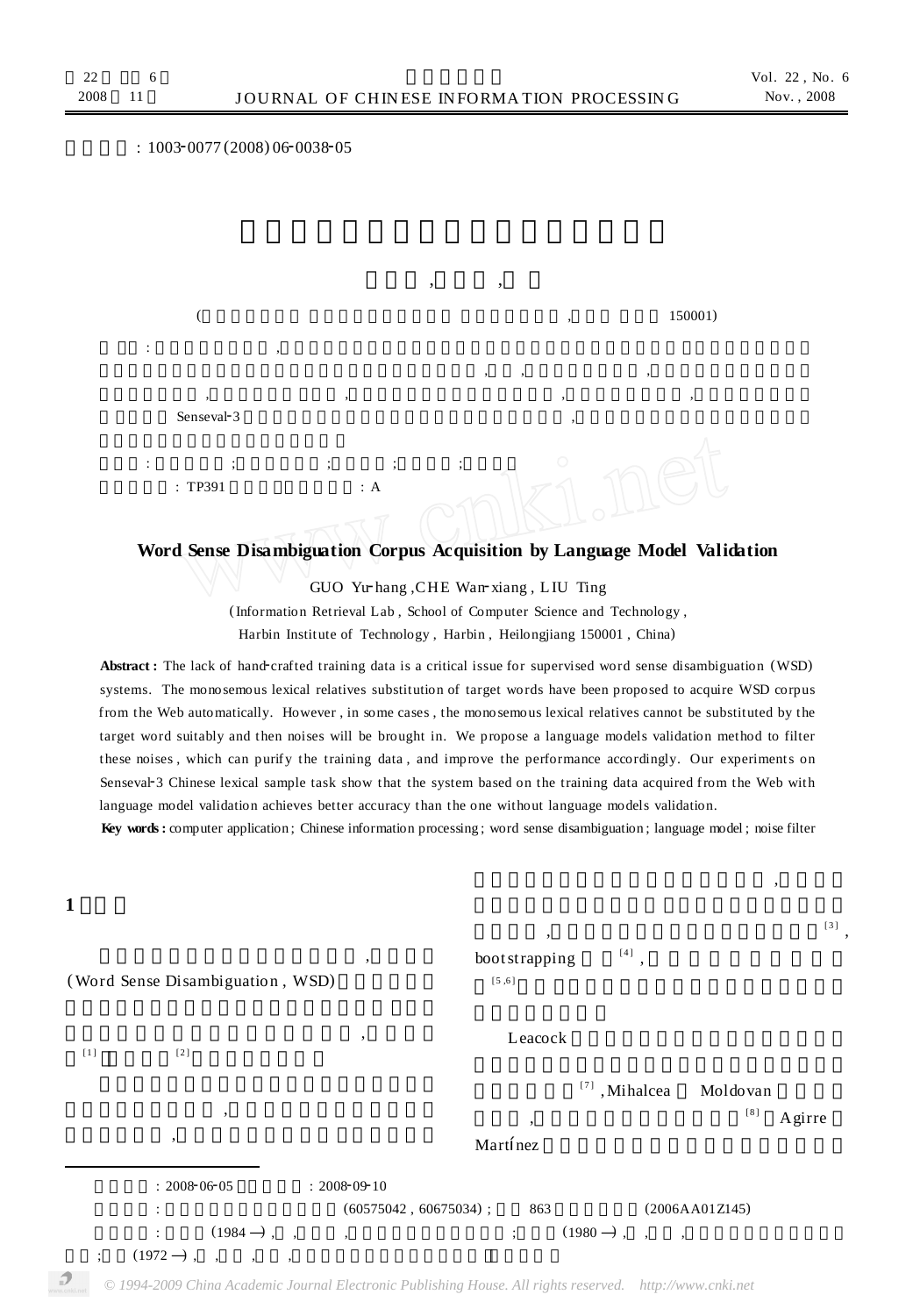:



http : / / www. senseval. org http : / / www. google. com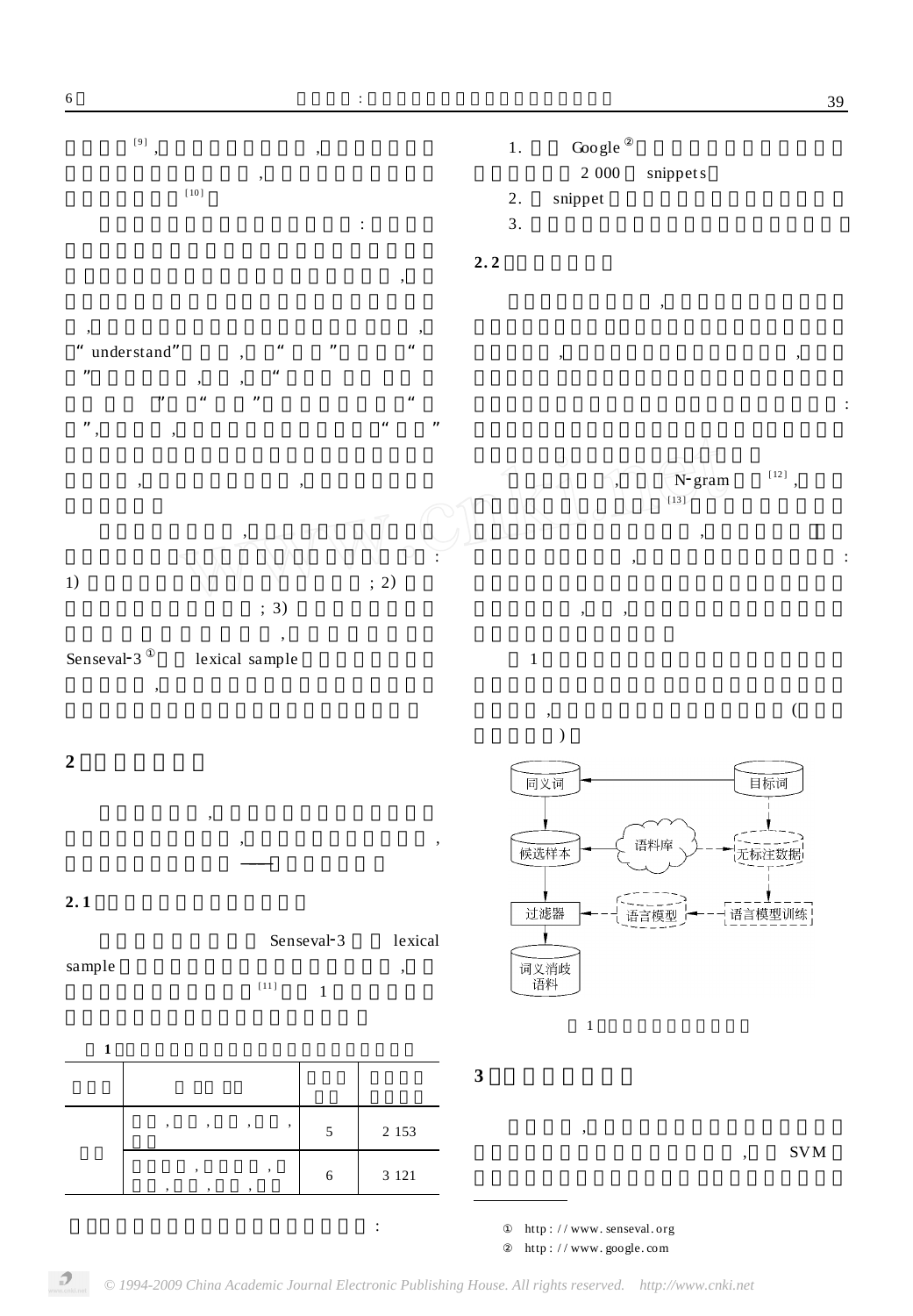

| $\overline{2}$ |         |         |            |            |
|----------------|---------|---------|------------|------------|
|                |         |         | Senseval-3 | Senseval-3 |
|                | 52.78 % | 55.56%  | 52.78 %    | 61.11 %    |
|                | 53.33 % | 46.67 % | 46.67 %    | 46.67 %    |
|                | 60.00 % | 80.00 % | 90.00 %    | 90.00 %    |
|                | 61.54%  | 61.54 % | 53.85 %    | 46.15 %    |
|                | 62.00 % | 56.73 % | 57.52 %    | 58.31 %    |
|                |         |         |            |            |

http : / / www. keenage. com/

, ,

40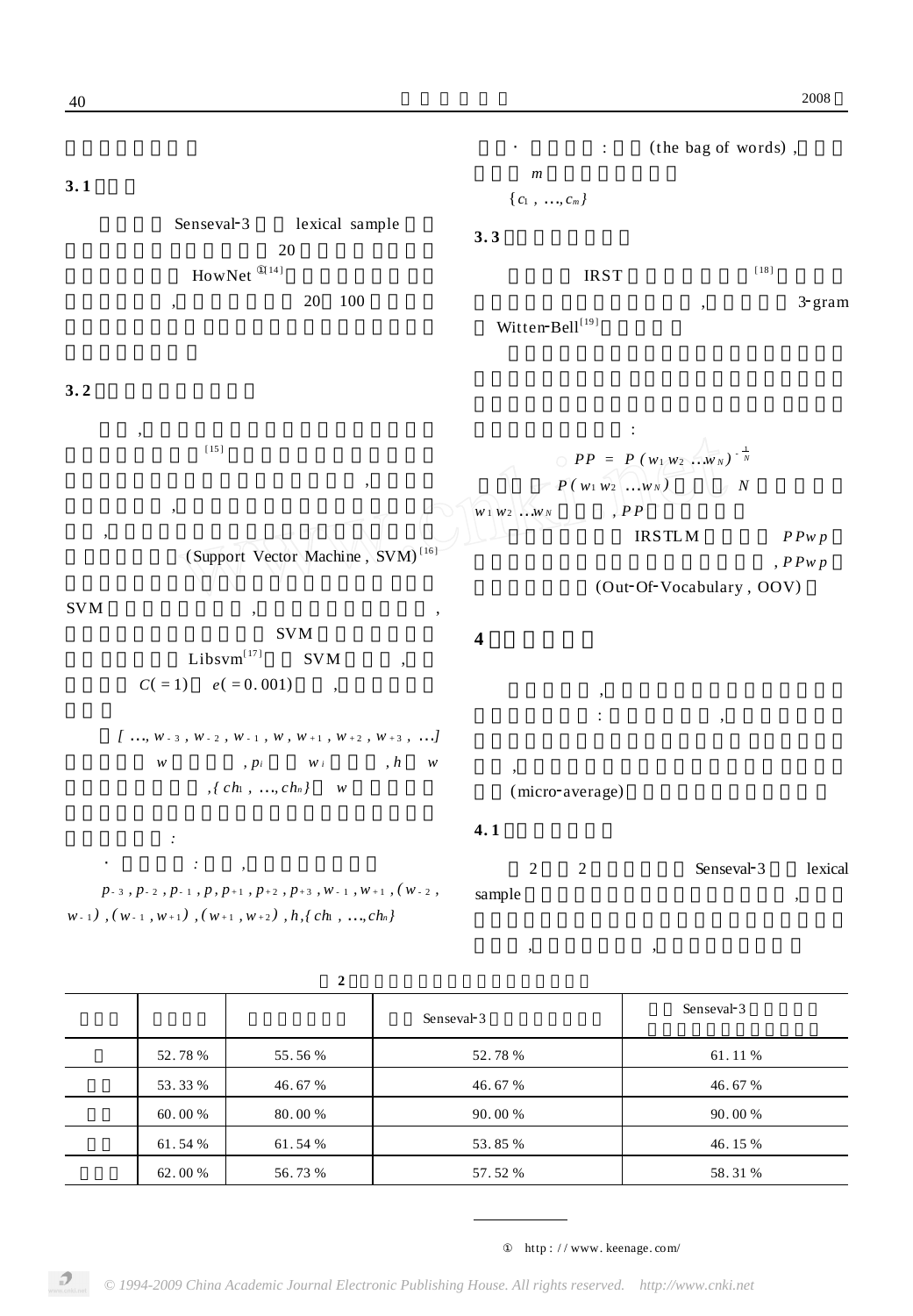